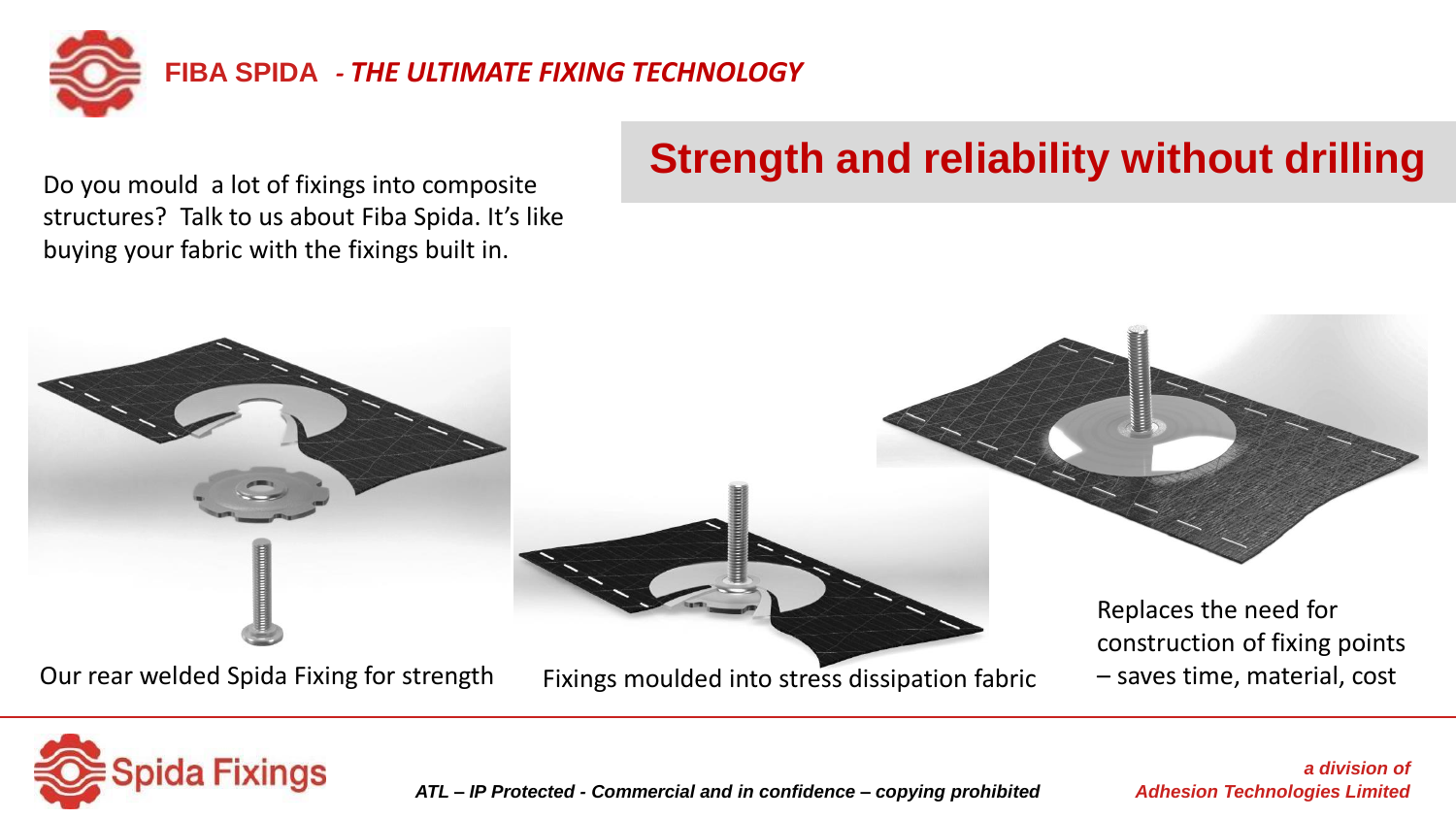

### No fabric damage

# 1250% more stress dissipation

Spida Fixings benefits:

- Strength and reliability
- Premium materials Mild Steel or Stainless
- Moulded into carbon fabric for enhanced versatility
- Customise your fabric and resin to suit your needs.



Simply incorporate Fiba Spida into your layup and mould the ultimate stressdiassipating fixing. Saving time and effort.



*ATL – IP Protected - Commercial and in confidence – copying prohibited*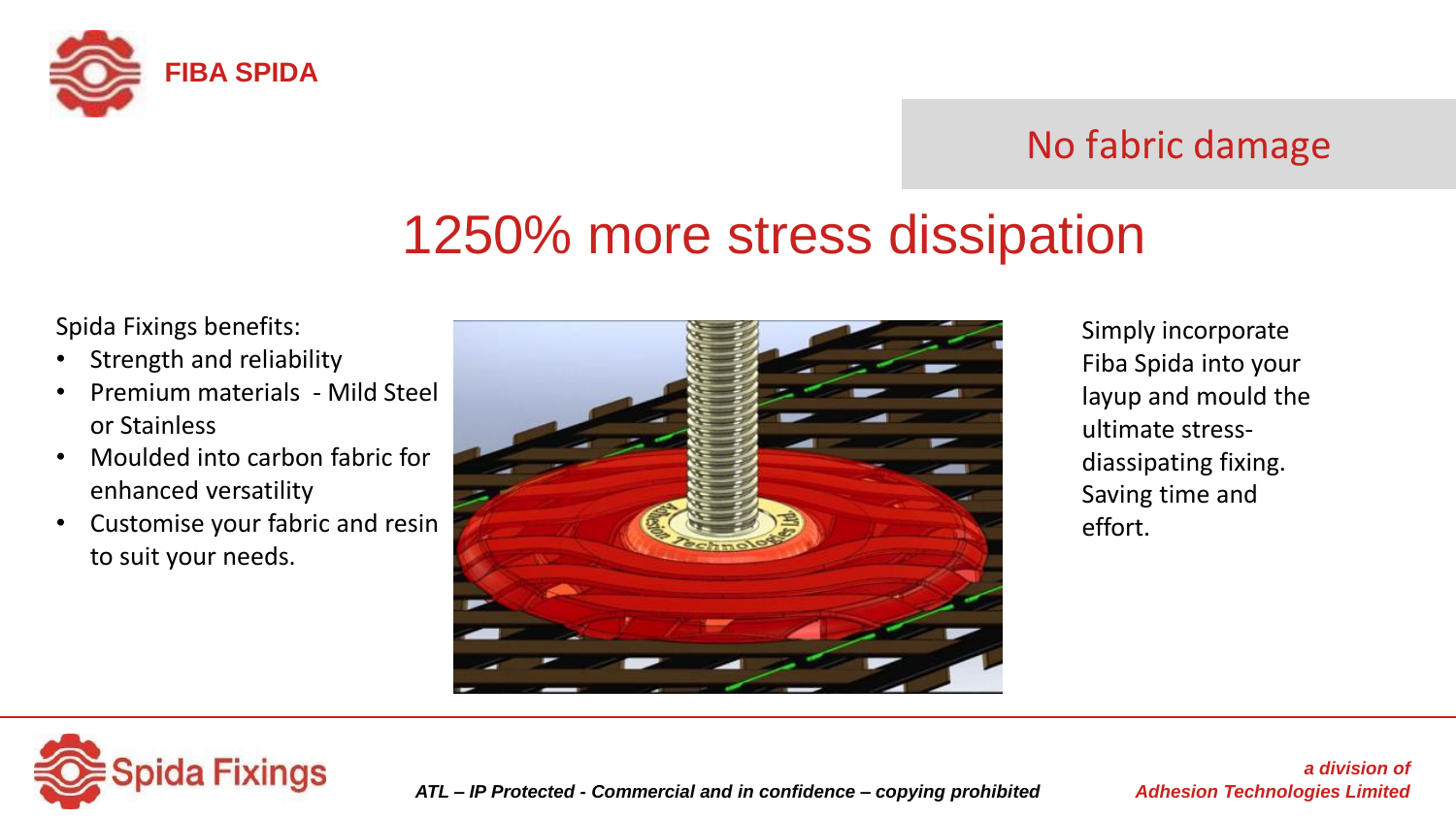

## Fiba Spida fabric 'hole-formed'



### **Tow Steered Fabric**

- Eliminates Fabric damage.
- Drilling a 5mm rivet hole severs 96,000 stress dissipating filaments per 1000 gms of fabric destroying its structural integrity leading to crack propagation and over lamination.



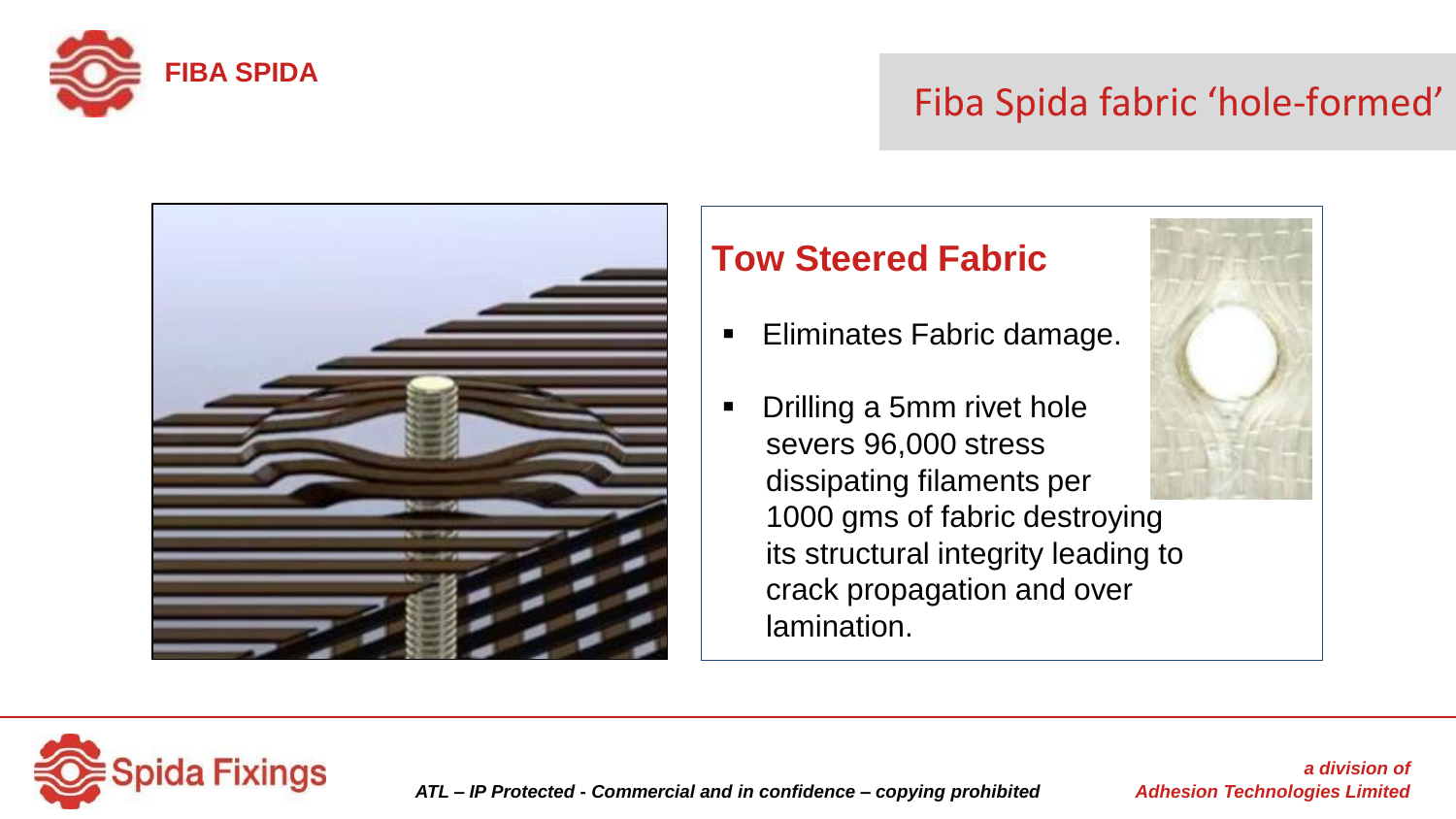

# **FIBA SPIDA** Fiba Spida - building multiaxial layers





*ATL – IP Protected - Commercial and in confidence – copying prohibited*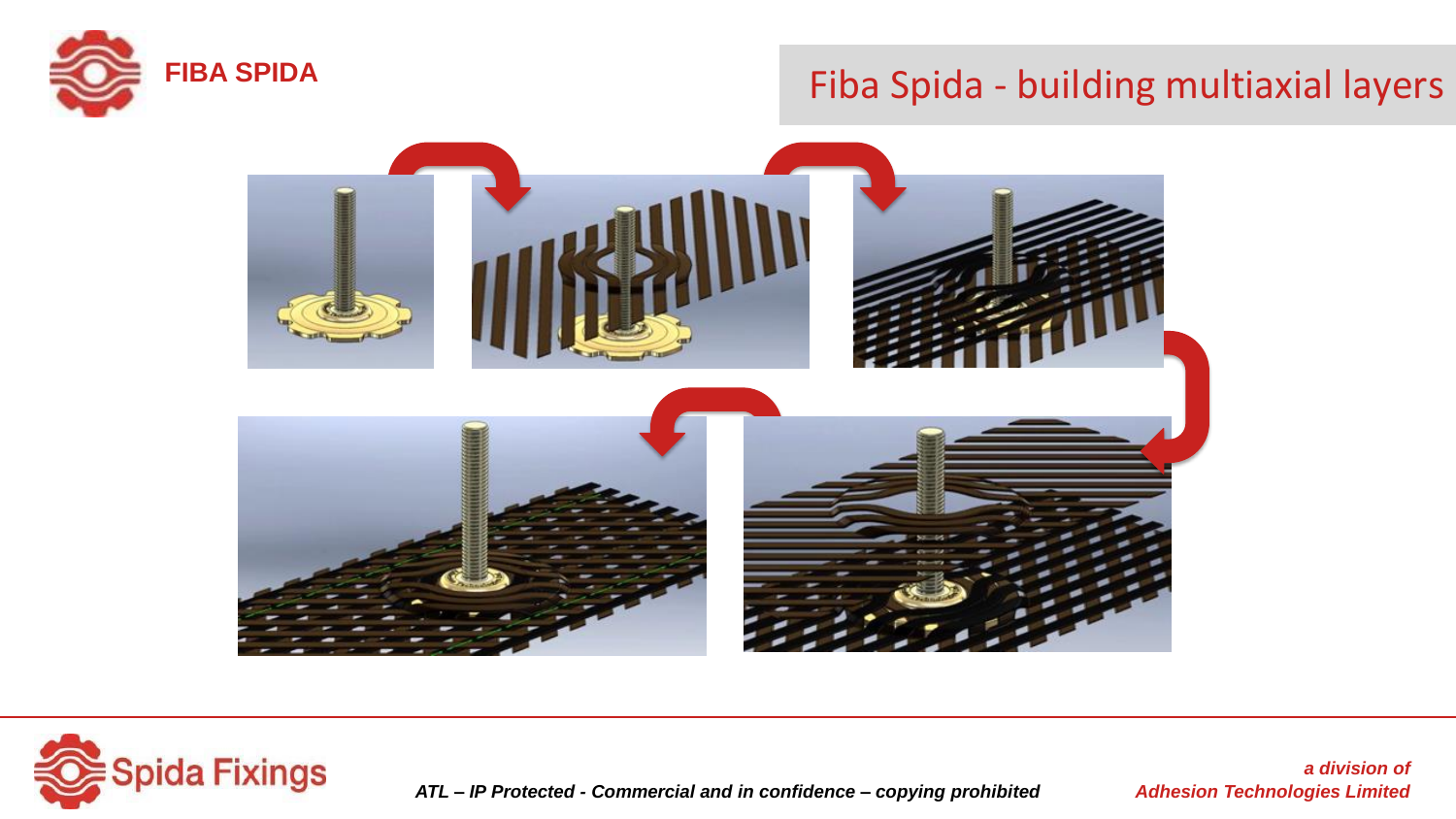

# **FIBA SPIDA** Fiba Spida - overmould secures bond

Multiaxial layers tow steered Overmoulded to the Fastener

The bond between the Spida and the fibre is optimised





*ATL – IP Protected - Commercial and in confidence – copying prohibited*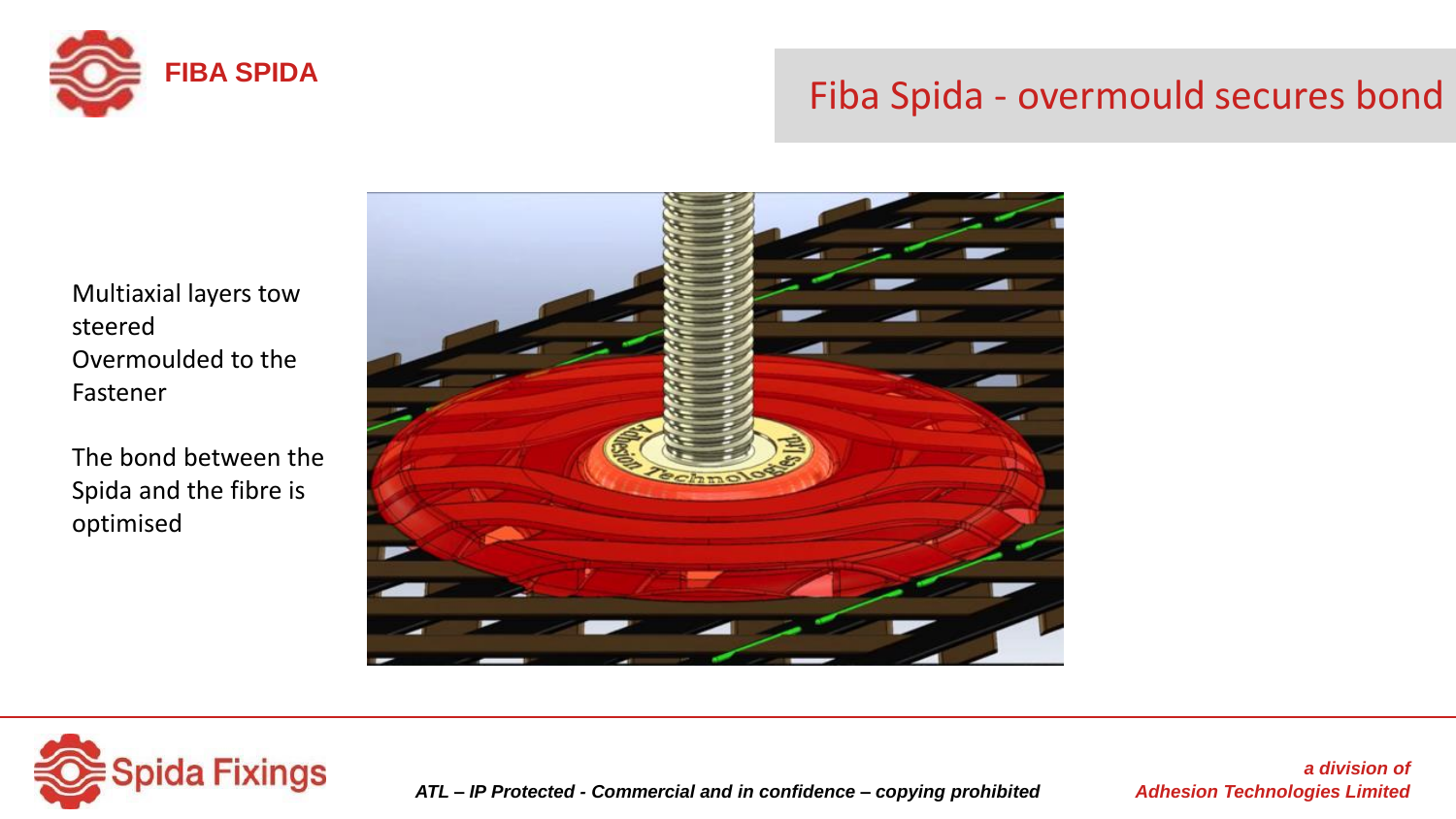

### Fiba Spida - attenuates stresses





*ATL – IP Protected - Commercial and in confidence – copying prohibited*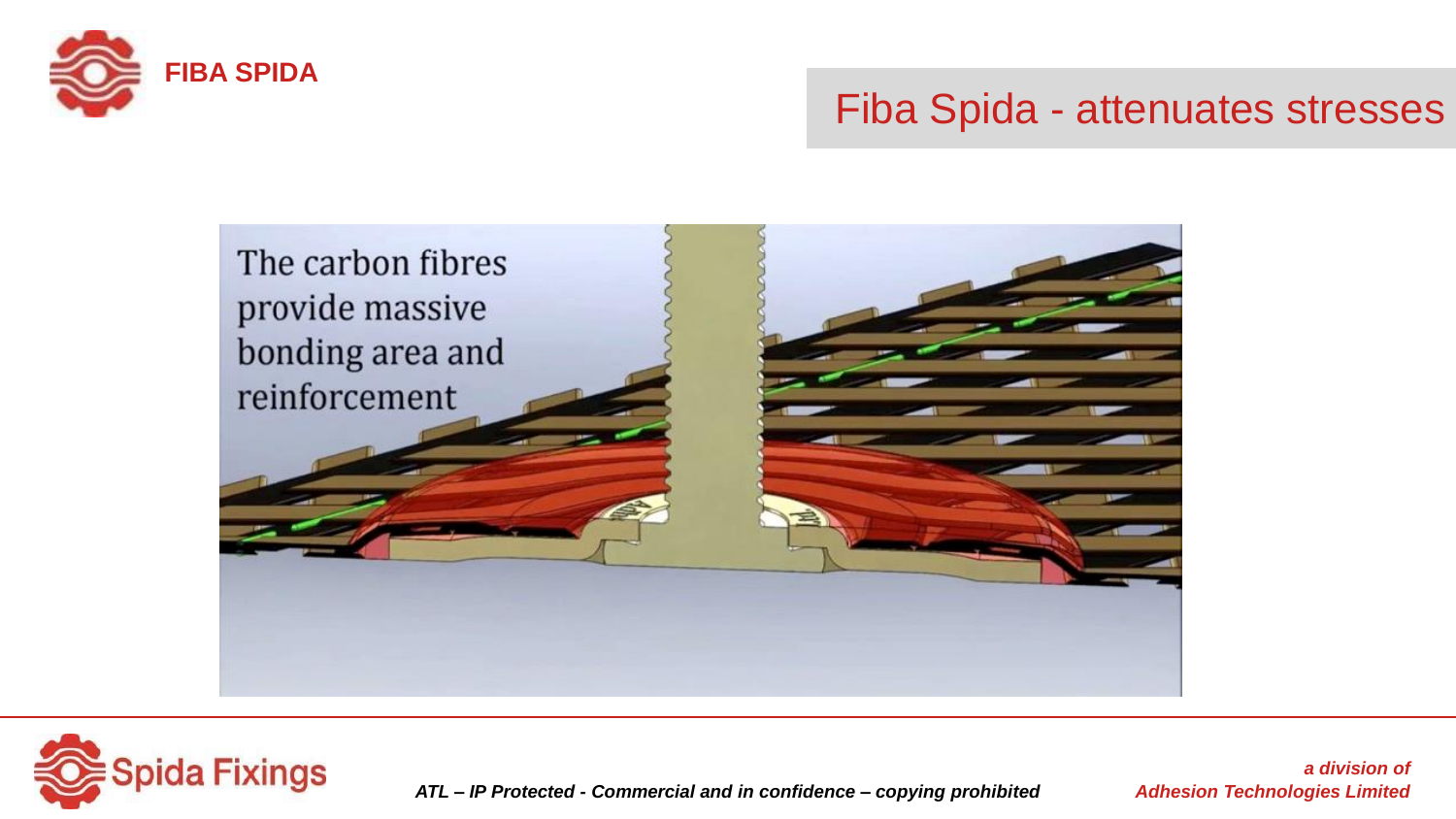

# **FIBA SPIDA** Low Profile Fiba Spida

Low Profile Fiba Spida, Spida Stud and Nut fit into thin laminate structures, yet dissipate and receive stress loads from over 500mm away.





*ATL – IP Protected - Commercial and in confidence – copying prohibited*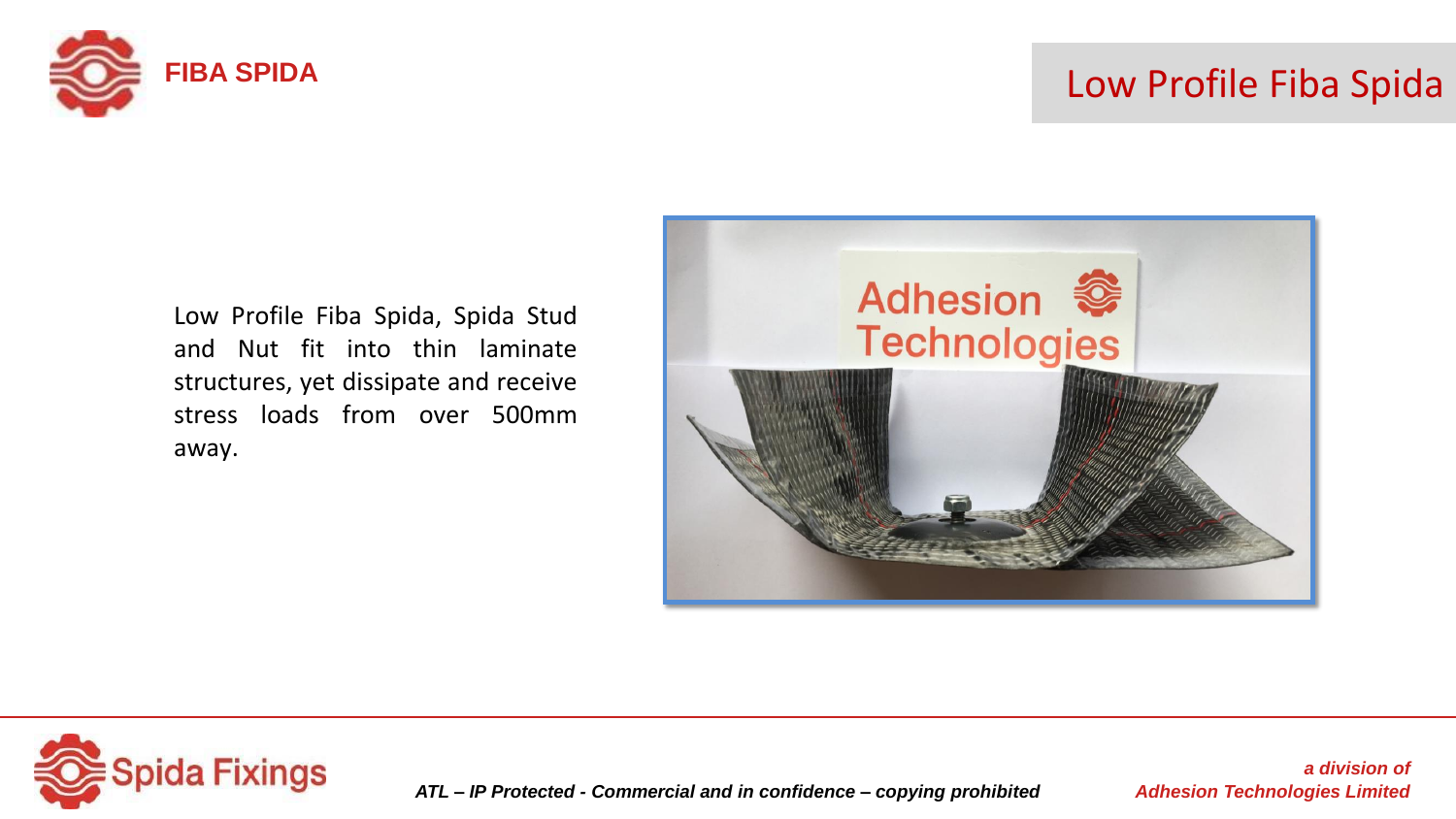

#### Many Metal Pressings National Composite 'Tub' Single Composite 'Tub'



#### **Multiple Steel Sections Crash Damage**

- **1. Easy to identify damaged sections**
- **2. Simple but expensive to repair**

#### **Our Solutions**

- ✓ Fiba Spida
- ✓ Bonded sections
- Reversible fixings
- ✓ Isolate damage

### Strongly bonded modular structure



### **FIBA SPIDA** Fiba Spida modular composites



#### **Single Composite Body Crash Damage**

- **1. Hard to identify damaged area**
- **2. Difficult and expensive to repair**

#### **Your Benefits**

- ✓ Managed stresses
- $\sqrt{\phantom{a}}$  Reparability
- ✓ Cost saving
- ✓ Weight saving

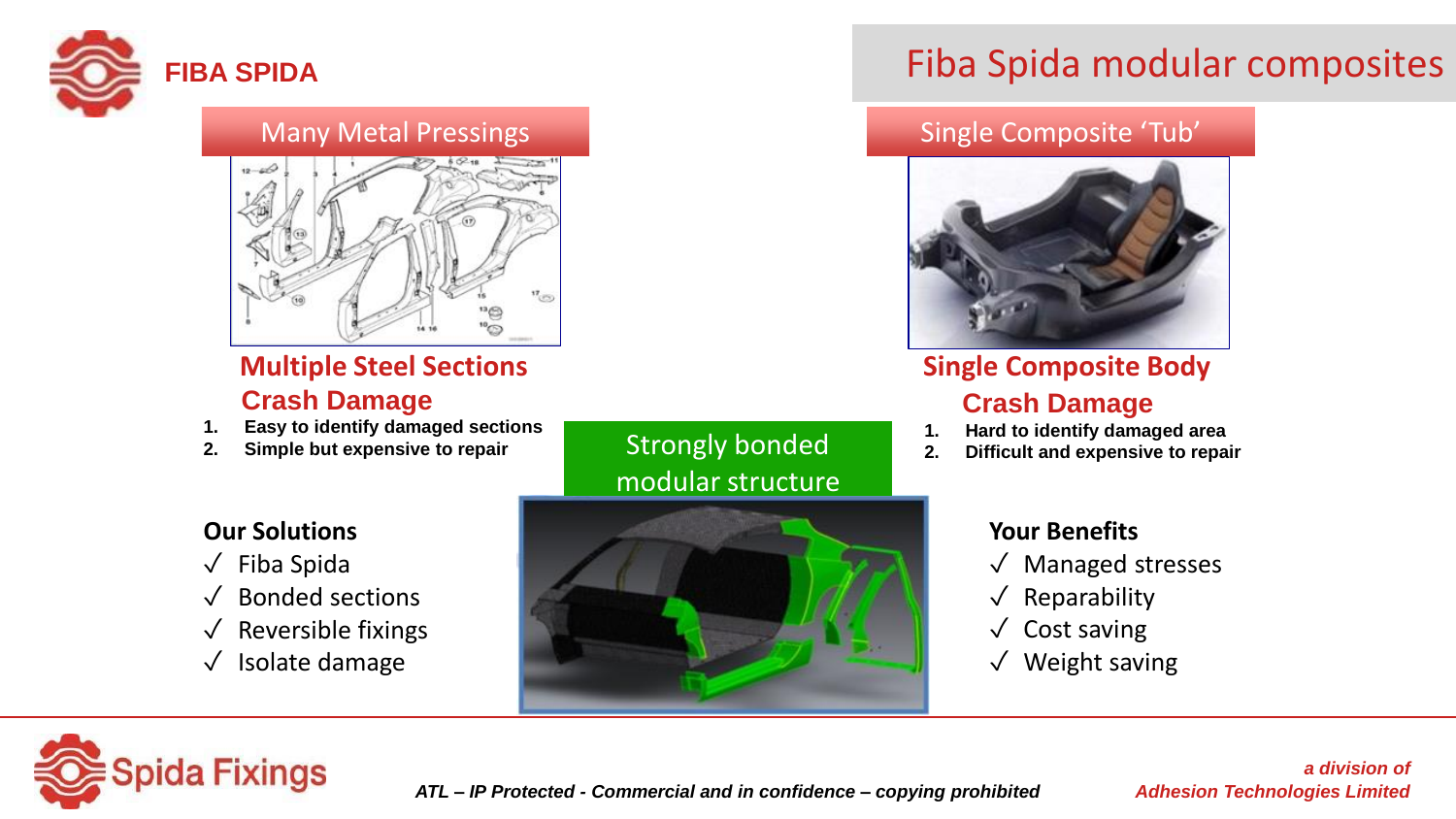

# FIBA SPIDA<br>Modular production/repair options

Component structures - easier to manufacture and repair



Boltable sections or 'heat-reversible' resins make in-line change/repair easier





*ATL – IP Protected - Commercial and in confidence – copying prohibited*